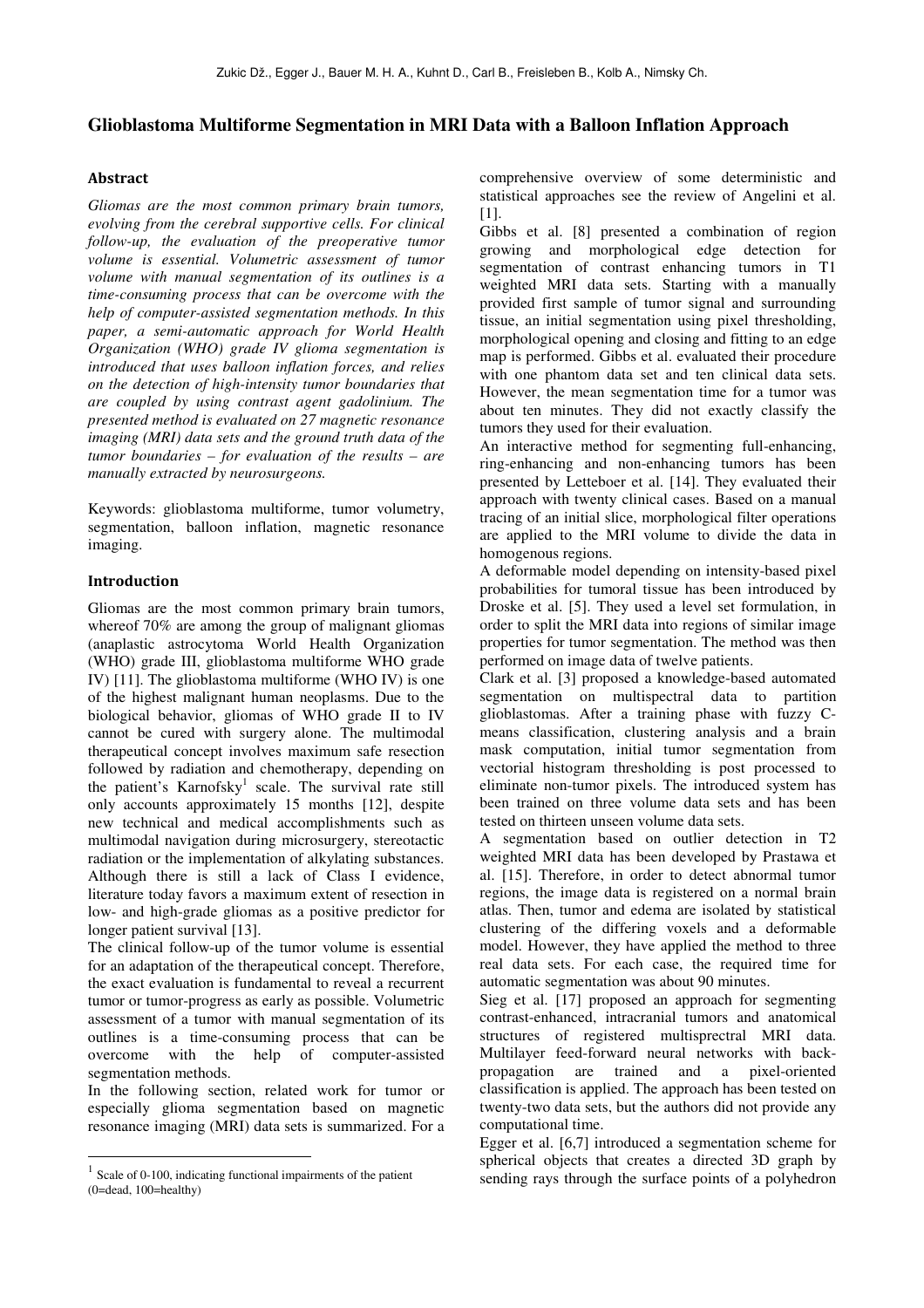and sampling the graph's nodes along each ray. Thereafter, the minimal cost closed set on the graph is computed via a polynomial time s-t cut [2], creating an optimal segmentation of the tumor. The center of the polyhedron is defined by the user and located inside the tumor (e.g. glioma).

The paper is organized as follows. Section 2 presents the details of the proposed approach. In Section 3, experimental results are presented. Section 4 discusses the paper and outlines areas for future work.

#### **Material and Methods**

The overall method relies on user initialization. The user draws an approximate outline on a slice that is approximately located central to the tumor (Figure 1, left side). From this initialization, the following information is extracted:

- 1. Center of the tumor: Two coordinates (x,y) are extracted from the center of the outlined object (center of area), and the third coordinate (z) is the index of the selected slice.
- 2. By analyzing pixel intensities in the selected slice, the minimum and maximum intensities of voxels of interest are determined, ignoring few highest and lowest percent in order to account for noise.
- 3. The average distance from the center to the boundary: The average distance from the center to the boundary is a scale-invariant measure – it is the same in 2D (slice) and 3D (whole volume), e.g. the radius of a circle is equal to the radius of the sphere made by rotating that circle around its diameter.

The main idea is to start with a small triangular surface mesh in the shape of a convex polyhedron at the approximate center of the glioma. Balloon inflation forces [4] are used to expand this mesh, keeping it approximately star-shaped<sup>2</sup>. We do not inflate beyond the glioma boundary, and declare that the segmentation is finished when the increase in average center-surface distance slows down. The following steps are executed iteratively:

- 1. Split polyhedron edges that are 3 times longer than average voxel spacing (geometrical mean of spacing in X, Y and Z direction).
- 2. Compute per-vertex surface normals and curvature estimates.
- 3. Do inflation, i.e. for each vertex:

 $\overline{a}$ 

a) Calculate the cosine of the angle (φ) between center-vertex vector  $(d_{cv})$  and surface normal vector  $(\vec{n}_{v})$  at the given vertex - the greater the angle, the lower the inflation speed. While the surface is still nearly spherical, i.e. at the start of inflation process, the inflation speed is higher and thus the surface reaches the boundary area faster.

b) Calculate the move-speed factor. The higher the curvature, the lower the inflation speed, thus the inflation speed is slowed down for vertices on ridges, valleys and peaks.

c) If a vertex can be moved, it is moved in the direction of center-vertex vector (thus maintaining star-shape). Displacement amount is adjusted by inflation speed factors (Figure 1 right).

4. Smooth the surface of the polyhedron slightly. This is required to overcome noisy voxels, which would otherwise prevent inflation of the mesh beyond them, even if they are in the middle of the glioma. We also know that the surface of the glioma is smooth (and not jaggy).

The vertex can be moved if the target position (current position + displacement outwards) has an intensity within the initialized range of interest (range of values within user initialized boundary), and the target intensity is higher than 80% of the maximum intensity this vertex has encountered so far. This additional condition prevents inflation outside of the boundary region, which has higher intensity than normal brain tissue and tissue inside the glioma. This is a consequence of the use of a gadolinium contrast agent.



Fig. 1: Left: User initialization of a tumor boundary (yellow contour). Right: Features involved in vertex movement calculation  $(\vec{n}_{y}$  - normal at vertex v,  $(\vec{d}_{cv}$  center-vertex vector).

#### **Results**

The presented methods were implemented in C++. The segmentation in our implementation took about 1 second per data set on an Intel Core i7-920 CPU, 2.66, on Windows7 x64. To evaluate the approach, neurological surgeons with several years of experience in the resection of tumors performed manual slice-by-slice segmentation of 27 WHO grade IV gliomas. The tumor outlines for the segmentation were displayed by the contrast-enhancing areas in T1 weighted MR images. Afterwards, the segmentation results were compared

 $2$  A star-shaped object is an object in which a point (the center) exists that can be connected with every surface point by a straight-line segment, and all points of those straight-line segments lie entirely within the object. A star is a representative 2D example of this class of objects. All convex objects are also star-shaped objects (but not vice versa).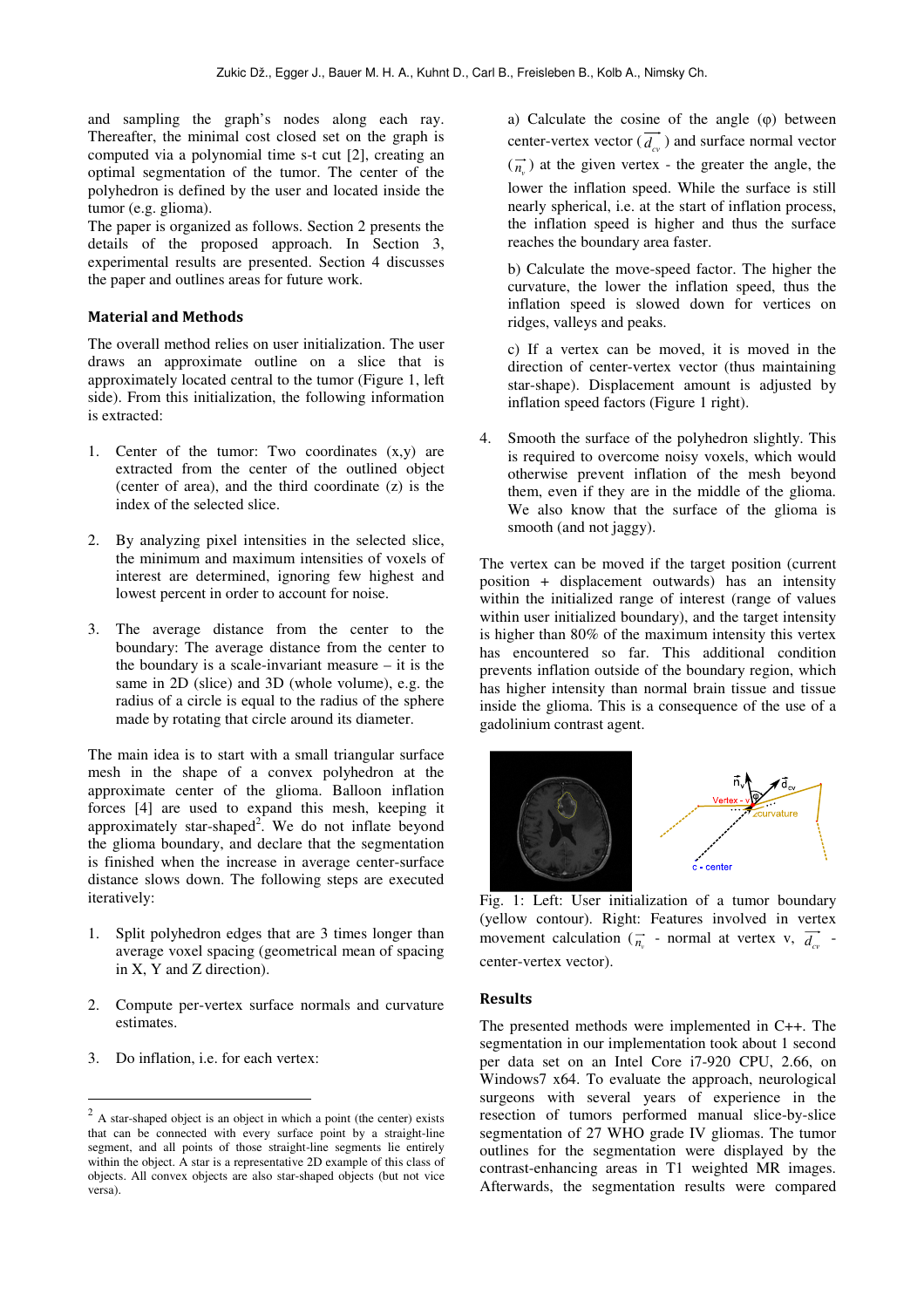with the segmentation results of the proposed method via the Dice Similarity Coefficient (DSC) [16,18]. The average DSC for all data sets was 80.46% (see Table 1). Figure 2 shows the segmentation results of the presented approach (from the upper left to the lower right): two axial slices, one sagittal slice and one 3D visualization. Figure 3 presents a direct comparison of two manual and automatically segmented MRI slices. The images on the left show the original slices with the glioblastoma multiforme. The two slices in the middle show the manual segmentation and the two slices on the right show the results of the automatic segmentation with the balloon inflation approach.



Fig. 2: Results of automatic tumor segmentations: The lower left image belongs to the 3D model of the tumor (lower right image).



Fig. 3: Comparison of two slices: native (left), manual segmentation (middle) and automatic segmentation (right).

Table 2 and Figure 4 present the segmentation results for different user initializations for a selected data set. The values belong to a tumor that was located in a MRI data

set between slice number 42 and slice number 73 (center slice for the tumor: 57/58). As you can see the DSC decreases if the user draws the initial contour on a slice that is located near the border of the tumor. However, if the user selects one of the slices around the tumor center (55-60), the resulting DSC is over 80%. So there is a certain robustness of the presented approach if the user doesn't select a slice that is located too far away from the tumor center. We even varied the user initialization of one slice (no. 64) and got the following DSC results: 82.03%, 85.76%, 80.65%, 84.68% and 82.47%.

| TABLE II                                                 |         |                       |                  |           |        |  |  |  |  |
|----------------------------------------------------------|---------|-----------------------|------------------|-----------|--------|--|--|--|--|
| SEGMENTATION RESULTS FOR DIFFERENT USER INITIALIZATIONS. |         |                       |                  |           |        |  |  |  |  |
| slice                                                    |         | Tumor volume $(mm^3)$ | Number of voxels | DSC       |        |  |  |  |  |
|                                                          | manual  | algorithm             | manual           | algorithm | $(\%)$ |  |  |  |  |
| 45                                                       | 16259.7 | 2532.96               |                  | 21758     | 21.7   |  |  |  |  |
| 50                                                       |         | 9568.28               |                  | 82191     | 62.7   |  |  |  |  |
| 55                                                       |         | 15636.4               |                  | 134316    | 82.81  |  |  |  |  |
| 56                                                       |         | 16625.9               |                  | 142816    | 82.96  |  |  |  |  |
| 57                                                       |         | 15768.7               | 139670           | 135452    | 84.33  |  |  |  |  |
| 58                                                       |         | 18457.6               |                  | 158550    | 84.9   |  |  |  |  |
| 59                                                       |         | 19005.9               |                  | 163260    | 85.39  |  |  |  |  |
| 60                                                       |         | 18441.8               |                  | 158414    | 86.74  |  |  |  |  |
| 61                                                       |         | 20612.1               |                  | 177057    | 82.66  |  |  |  |  |
| 62                                                       |         | 21294.2               |                  | 182916    | 82.4   |  |  |  |  |
| 63                                                       |         | 18321.6               |                  | 157382    | 76.77  |  |  |  |  |
| 64                                                       |         | 18236.4               |                  | 156650    | 80.66  |  |  |  |  |
| 65                                                       |         | 20758.3               |                  | 178313    | 76.71  |  |  |  |  |
| 70                                                       |         | 6714.59               |                  | 57678     | 35.38  |  |  |  |  |



Fig. 4: DSC results for different user initializations. The lower tumor boundary for this data set was slice number 42 and the upper tumor boundary was slice number 73.

#### **Discussion**

In this paper, a semi-automatic approach for WHO grade IV gliomas (glioblastoma multiforme) has been presented. The introduced method uses a new segmentation scheme that is based on balloon inflation

| <b>TABLEI</b>                                                               |
|-----------------------------------------------------------------------------|
| SUMMARY OF RESULTS: MIN., MAX., MEAN AND STANDARD DEVIATION FOR 27 GLIOMAS. |

| OUNINIART OF REQUETS, MIRY, MIAA., MIEAR ARD STARDARD DEVIATION FOR 27 OEIOMIAS. |                          |                   |                  |           |                  |                          |  |  |  |
|----------------------------------------------------------------------------------|--------------------------|-------------------|------------------|-----------|------------------|--------------------------|--|--|--|
|                                                                                  | Volume of tumor $(cm^3)$ |                   | Number of voxels |           |                  | manual segmentation time |  |  |  |
|                                                                                  | manual                   | algorithm         | manual           | algorithm | $DSC(\%)$        | (min.)                   |  |  |  |
| min                                                                              | 0.79                     | 0.77              | 1526             | 2465      | 63.72            |                          |  |  |  |
| max                                                                              | 73.45                    | 73.32             | 550307           | 446560    | 94.02            | 19                       |  |  |  |
| $\mu \pm \sigma$                                                                 | $21.64 \pm 19.16$        | $20.25 \pm 19.27$ | 100349.93        | 86589.70  | $80.46 \pm 7.42$ | $6.93 \pm 4.11$          |  |  |  |